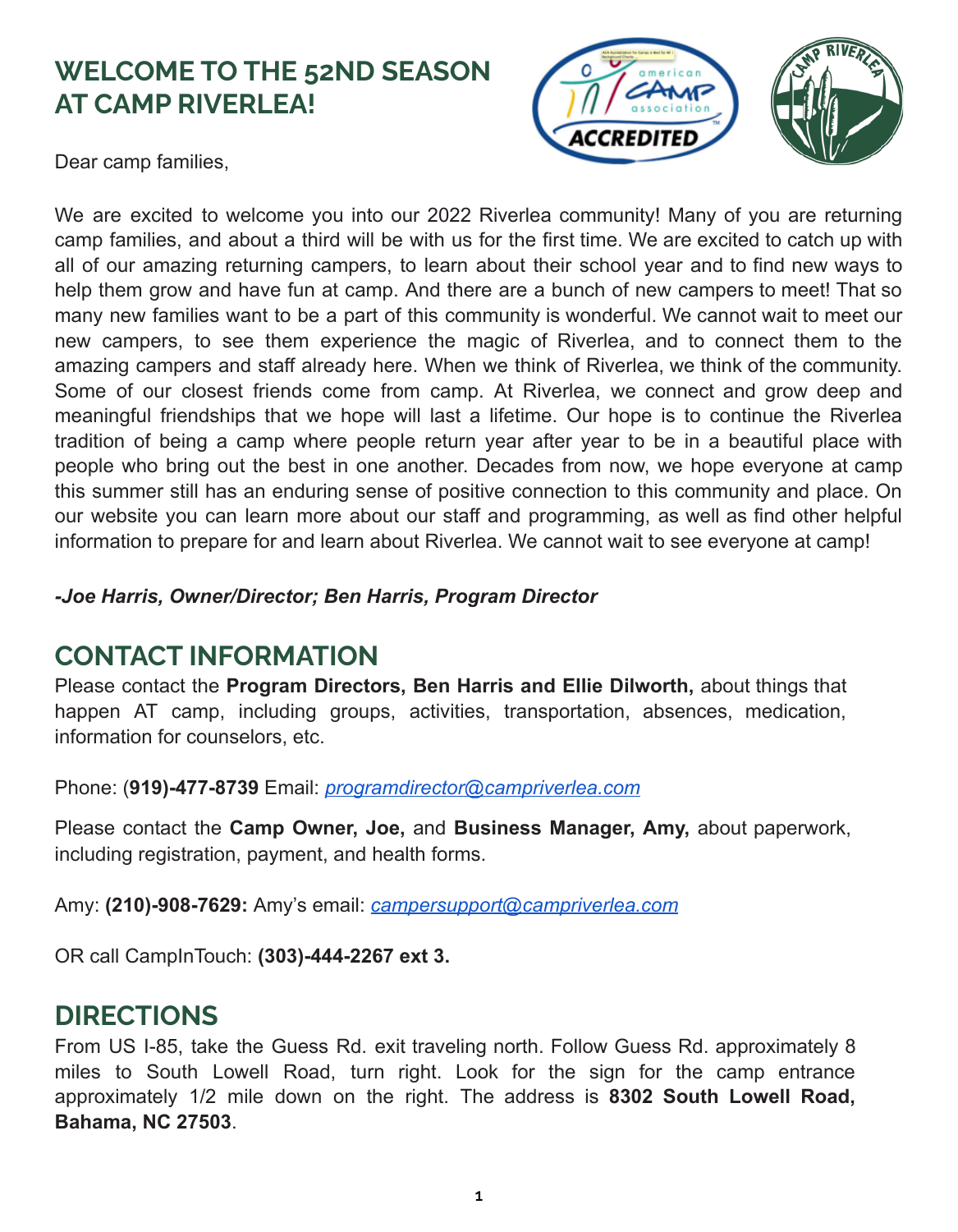# **CLOTHES AND BELONGINGS**

*Please label all belongings clearly with campers' first and last names.*

#### **Campers should bring the following everyday:**

- 1. A mask, comfortable clothes, each item labeled with camper's full name.
- 2. Closed-toe shoes (flip-flops and sandals are not sade for many activities at camp).
- 3. Lunch packed in a small lunchbox. We provide refrigeration for lunches and cannot fit large lunchboxes.
- 4. Towel
- 5. Playing cards or a book for rest hour (optional).

#### **Campers should bring the following to camp on the first day to leave in their own cubby:**

- 1. A bathing suit (individual hooks are provided for them to dry at camp).
- 2. River shoes (closed-toe water shoes or tennis shoes to use in nature and canoe/kayak class).
- 3. Spare clothes (optional).

#### **Campers are asked NOT to bring:**

- 1. Electronics, including toys, games, and phones.
- 2. Jewelery or anything of value that would be missed if it were lost,
- 3. Candy, gum, etc.
- 4. Toys, trading cards.

### **CAMP COOK-OUT AND SLEEP-OUT**

*Campers enjoy staying at camp for dinner cooked over a campfire each session. The dates for these events are:*

Session I: June 23rd Session II: July 14th Session III: July 28th

*Campers who have completed third grade or higher (Trolls, Tooks, Ents, Striders) are invited to stay for a campfire program and sleep out under the stars after the Session I and Session III cookouts, June 23 and July 28. Additional details and permission forms will be emailed out during the first week of each session.*

#### **TRANSPORTATION**

Camp Riverlea utilizes school buses and school bus drivers for transporting campers. Parents can also drive their children to and from Riverlea. *Departure and arrival times are as follows:*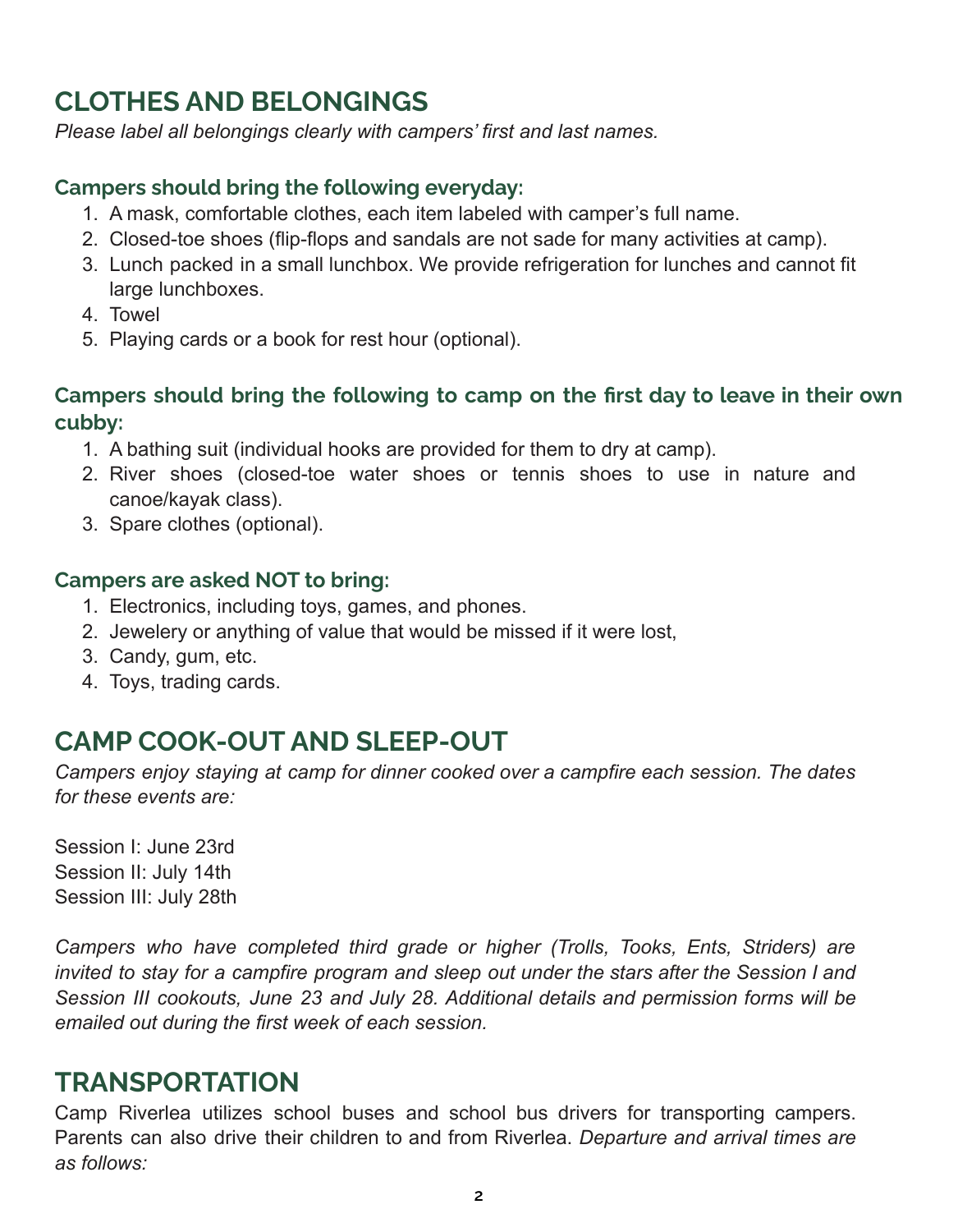**DUKE BUS:** *Drop-off: 8:30am Pick-up: 4:15pm.* Located at Crest Street Park near the intersection of Erwin and Fulton, behind the VA.

**FOREST HILLS BUS:** *Drop-off: 8:25am Pick-up: 4:30pm.* Located in the parking lot on East Forest Hills Blvd, behind the tennis courts at Forest Hills Park near the intersection with University Drive.

**GUESS ROAD BUS:** *Drop-off: 8:40am Pick-up: 4:15pm.* Locate at Guess Road Baptist Church (3102 Guess Road) in the parking lot.

**PARENT TRANSPORTATION:** *Drop-off: 9:00am Pick-up: 4:00pm.* Pick up at the end of the Riverlea driveway. Parents do not need to park or get out of their car, a counselor will be there to walk camper to the car.

**BUS STOP ARRIVAL AND DEPARTURE PROCEDURE:** At the bus stop, parents park their cars and escort their children to the designated loading area to be supervised by counselors. Counselors will delay departure time by 5 minutes to await an absent camper, but will then proceed to camp. Campers who are driven to camp are dropped off at the entrance to check in with a counselor. Upon arriving at afternoon pick-up locations, children are dismissed to the loading area. Parents park cars, pick up campers from the designated loading area, and escort them to the car. Campers will not be allowed to run through the parking lot. A counselor will be present until the last parent arrives. In the event of a delay in pick-up of 15 minutes or longer, parents are asked to compensate counselors as a courtesy at the rate of \$20/hour.

#### **BUS SAFETY GUIDELINES:**

- 1. Stay seated until the vehicle arrives at its destination.
- 2. Do not put any objects or body parts out of the windows.
- 3. Ask staff members to open or close windows.
- 4. Keep voices down and avoid screaming or loud noises.
- 5. Posted passenger seating limits must be followed.
- 6. Board and leave the vehicles when told to do so by the counselor.
- 7. Rowdy or disruptive behavior is not tolerated on camp vehicles. Parents will be notified when persistent disruptions occur, and if the behavior continues following parent notification, a camper may lose the privilege to ride a camp vehicle.
- 8. Eating on camp vehicles is not allowed due to food allergies.
- 9. Follow directions given by counselors and drivers.

#### **CAMPER EARLY RELEASE**

Campers who are brought to camp late or picked up early are required to sign in. Parents are asked to check in with the administrative staff in the Shire (main lodge) upon arrival and prior to picking up or dropping off campers.

Please give notification if a camper will be picked up at camp or at the bus stop by someone other than the child's legal guardian. Provide notification via the Authorized Grown-Up Form on your CampinTouch account (under FORMS & DOCUMENTS). *\*\*Only adults NOT in the camper's household need to be added to the authorized adults form (ex. babysitter, grandparent, another camper's family, etc.)* During the first week of camp, bus counselors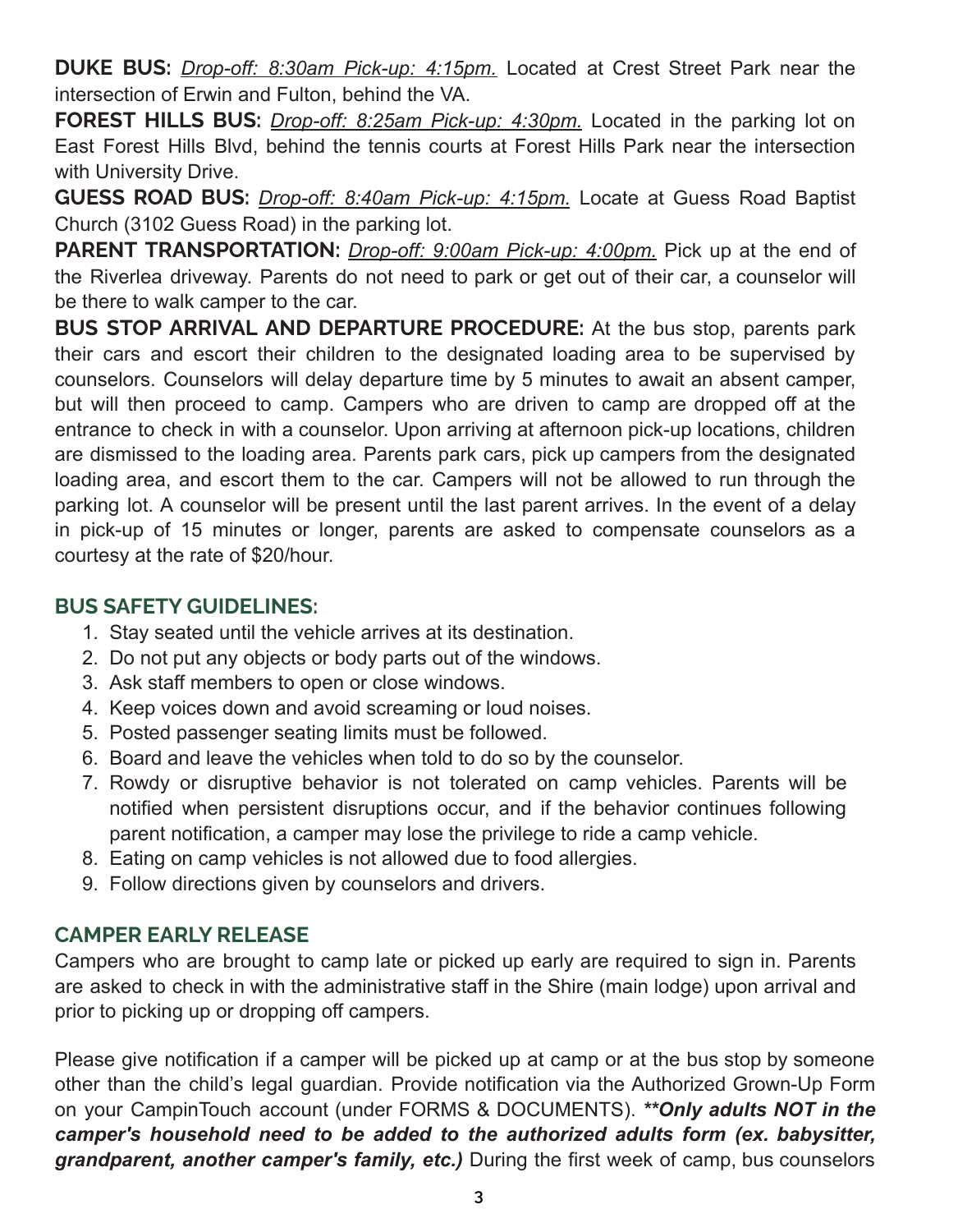are encouraged to get to know and easily identify the guardians and will not release campers to unauthorized persons and until signed out by that authorized person.

## **ABSENCES**

Please let us know as soon as you are aware that your child will be absent from camp. Absentees are recorded on a daily log by transportation staff. Campers who are absent without explanation are contacted by phone by the administrative staff. Please email Ben [\(programdirector@campriverlea.com\)](mailto:programdirector@campriverlea.com) or call the main camp number to report an absence.

## **BEHAVIOR EXPECTATIONS**

Camp Riverlea is a community where campers practice good manners and obey rules. Camp staff members emphasize positive values such as cooperation, sharing, and kindness. Repeated misbehavior that negatively affects the group will not be tolerated. Should a camper continue to break camp rules despite consequences, the Program Director and/or Director will communicate with the camper's parents. Violent, disruptive behavior may warrant dismissal from camp at the discretion of the Director and Program Director.

# **VISITORS (Unlikely for 2022 season per COVID Guidance)**

Parents are welcome to visit camp! Upon entering camp, all visitors must check in with the Program Director and sign-in at the main entrance. Advance notice of a visit is appreciated.

## **MEDICATION MANAGEMENT**

All medications (prescription and over the counter) must be given to the first aid manager on the first day of camp. Please label them with camper's name and dosage instructions. They are to be administered solely by the first aid manager or program director. They are kept in a locked cabinet, and staff and campers are notified that all medications are to be administered only by the first aid manager or program director. Prescription medicine is administered under the directions provided by a licensed physician.

# **EMERGENCY HEALTHCARE PERSONNEL**

EMS is provided by the Lebanon Fire Station as first responders. They are located approximately five minutes away. Camp Riverlea has a pediatric EMT on call who is available to provide medical advice if necessary.

# **FIRST AID**

Camp Riverlea is equipped to provide basic first aid. We have a designated first aid manager and all administrators and counselors certified in first aid and CPR.

# **PERMISSION TO TREAT**

All parents and guardians of campers sign a "permission to treat" section on their health forms. This permission covers medical attention needed at camp or on camp vehicles. The program director or first aid manager will call parents/guardians in case of a camper's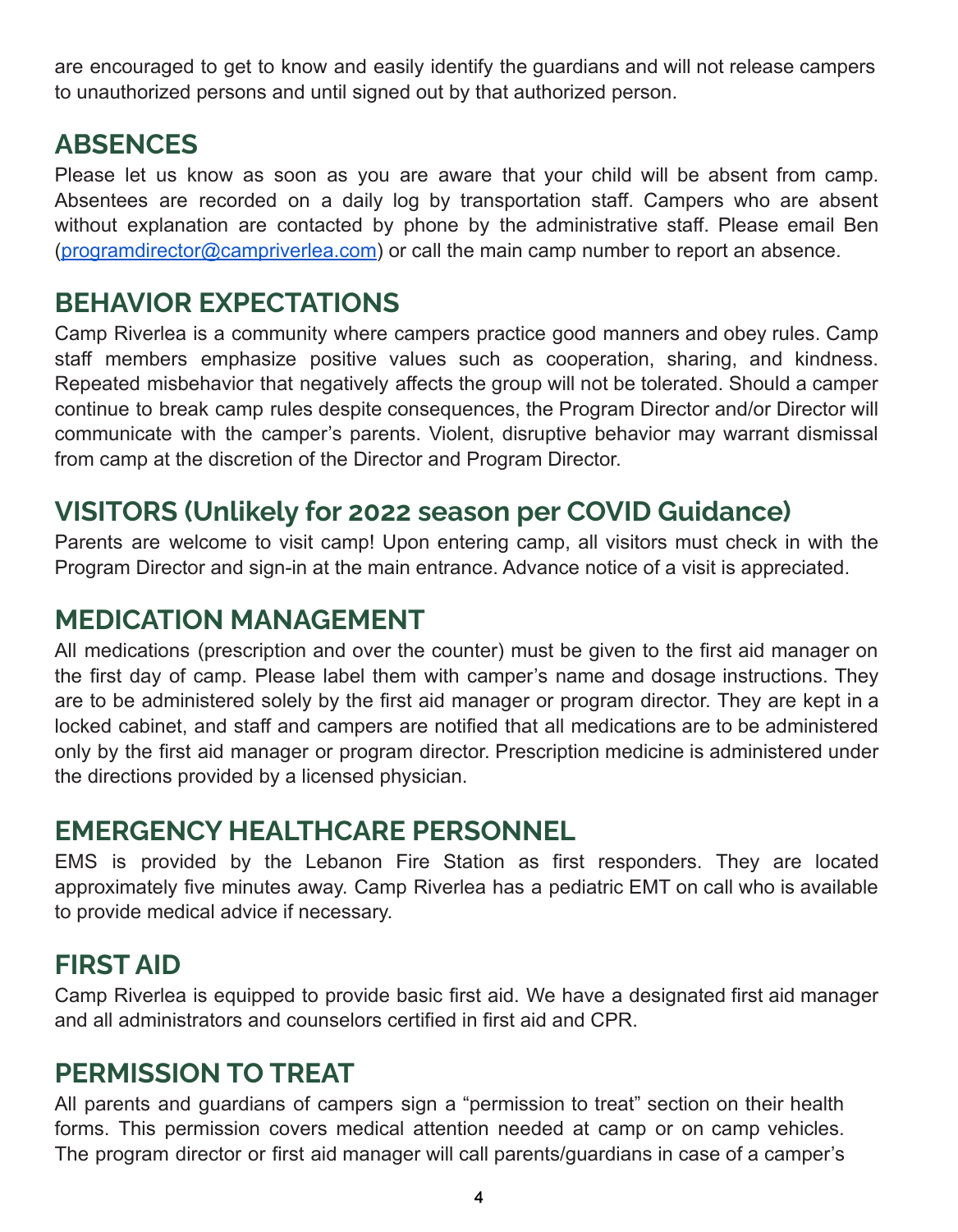serious injury or illness. Parents, guardians, or secondary emergency contact people are spoken with directly as soon as possible in cases of medical concern.

# **HEAT ADVISORY**

Camp Riverlea has prepared an alternate schedule and a full day of water activities for any camp day where a heat advisory is in effect. Campers are provided with water to drink, activities are planned in shaded areas, and the chance to cool off by getting wet is provided in every class. We schedule an extra free swim or two on the hottest days.

# **LICE POLICY AND TICK CHECKS**

If lice or nits are observed on a camper's head, parents will be notified by phone and should follow standard lice treatments at home. If a child has lice, we will not send them home, but we do require that they receive over-the-counter treatment before returning to camp. Please refer to the American Academy of Pediatrics and the CDC for more information. To help prevent the spread of lice, we teach children not to share items such as hats, brushes, and towels. Please notify us if your child has recently been treated for lice.

Counselors check campers' heads for ticks at the end of each camp day. We recommend an additional check for ticks every evening.

## **SAFETY REGULATIONS**

Children receive quality supervision in all activities at Camp Riverlea, with a ratio of one counselor per 4 or 5 campers. Campers learn guidelines for camp and specific departments during their first day and/or first class in specific departments. Safety regulations for specific departments are posted in those departments.

### **EMERGENCY PROCEDURES**

In case of implementation of the Emergency Plan, a boat air horn will be blown in successive blasts. At the sound of the horn, all staff and campers report immediately to the porch of the Shire to check for absences, call for help if needed, and prepare for evacuation if needed. If a camper should get lost, the Director mobilizes organized and predetermined teams of staff members to search the camp. In order to prepare for the unexpected, we practice our emergency drills each summer, and have a fire drill once per session.

### **WATERFALL ADVENTURE**

Each session campers do a short hike to a neighbor's property to see a small waterfall created by an old dam. Campers are only allowed in the water if they're proficient swimmers, and everyone in the water wears a PFD. Multiple lifeguards are present.

# **RIVERLEA'S MISSION**

Camp Riverlea provides a planned program where children continue to develop as fully